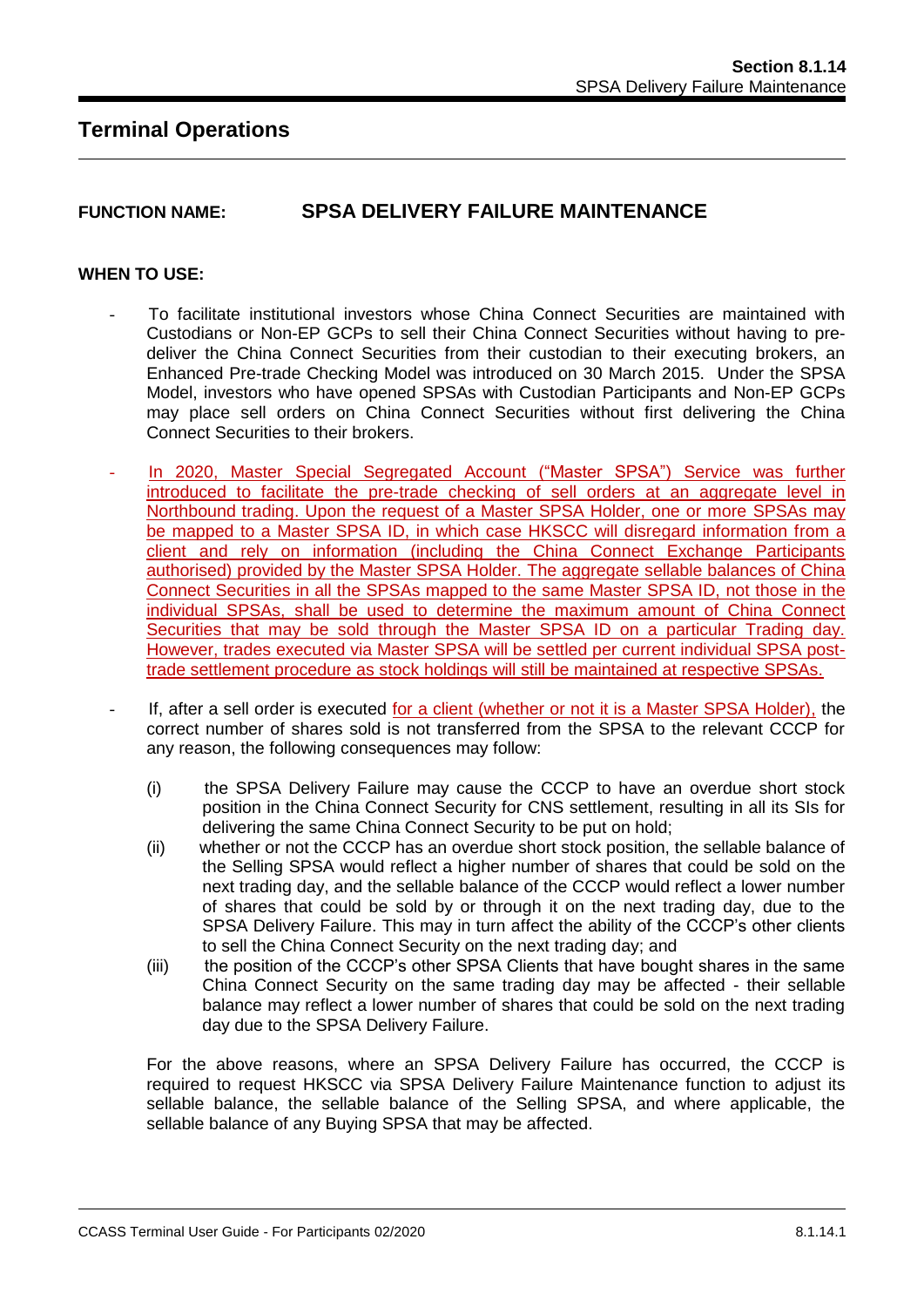- Where an overdue short stock position is solely caused by an SPSA Delivery Failure, the CCCP can submit request via the SPSA Delivery Failure Maintenance function to effect settlement of SI
- CCCP will need to have the underlying SPSA ID, stock code and quantity for adjustment to adjust the sellable balance in the event of SPSA Delivery Failure under a Master SPSA ID.

### **AVAILABLE MAINTENANCE FUNCTIONS:**

- A. Add Sellable Balance Adjustment Request To add a sellable balance adjustment request.
- B. Change Sellable Balance Adjustment Request To change the details of a pending or authorised sellable balance adjustment request.
- C. Delete Sellable Balance Adjustment Request To delete a pending sellable balance adjustment request.
- D. Authorise Sellable Balance Adjustment Request To authorise a pending sellable balance adjustment request.
- E. Cancel Sellable Balance Adjustment Request To cancel an authorised sellable balance adjustment request.
- F. Enquire Sellable Balance Adjustment Request To enquire the details of all sellable balance adjustment requests.

### **AVAILABLE FUNCTION TIME:**

- Add / Change / Delete / Authorise / Cancel Sellable Balance Adjustment Request functions will be available from 7:00 p.m. to 7:45 p.m.
- Enquire Sellable Balance Adjustment Request function will be available from 7:15 a.m. to 9:00 p.m.

### **FUNCTIONAL DESCRIPTIONS:**

- China Connect Clearing Participants (CCCP) can submit Sellable Balance Adjustment Request via "SPSA Delivery Failure Maintenance" function.
- The SPSA Delivery Failure Maintenance functions will be opened at around 7:00 p.m. after the final CNS Batch Settlement Run and ended at 7:45 p.m. from Monday to Friday except for Hong Kong and A-share markets holiday, and non-trading settlement day of A-share markets. Broadcast message "SPSA DELIVERY FAILURE MAINTENANCE IS AVAILABLE" will be shown once final CNS Batch Settlement Run has completed.
- CCCP must enter unique stock code per request to adjust the sellable balance of SPSA(s) and the failed delivery.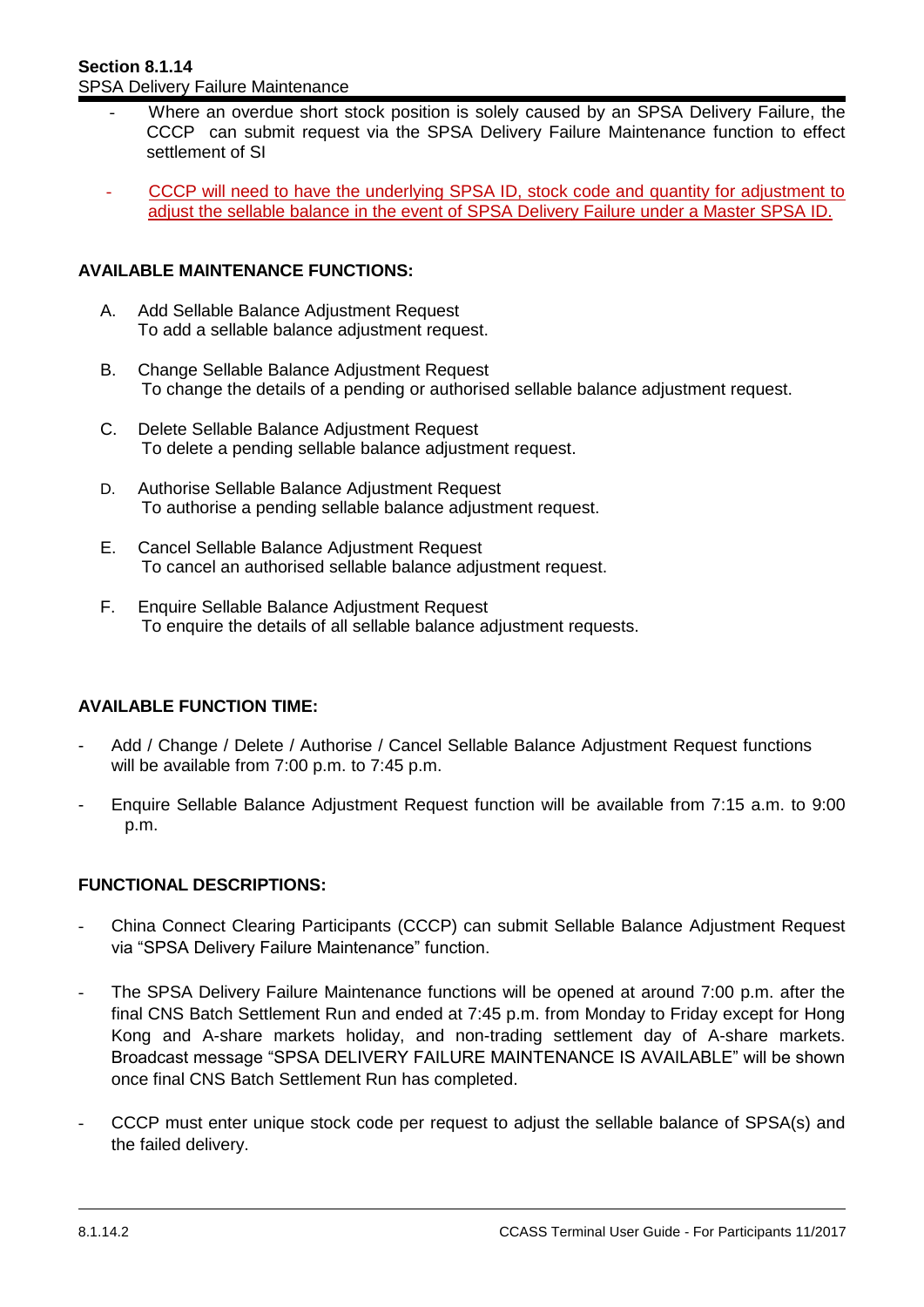- For the Add Sellable Balance Adjustment Request function, the maker is allowed to declare 'YES' if the overdue short is solely caused by an SPSA delivery failure otherwise 'NO' should be chosen. It is default as 'NO' by system for new adjustment requests.
- When there is an overdue short CNS stock position, the sellable balance of the CCCP will be reduced by the corresponding short position quantity. To re-claim the reduced quantity that due to the reported SPSA Failure Delivery, CCCP should input the receiving quantity to **Stock Clearing Account "01"**, which is defaulted with the outstanding short quantity by the system when stock code is inputted.
- Maker-checker mechanism is applicable to SPSA Delivery Failure Maintenance. After a Sellable Balance Adjustment Request is being input by maker, the Sellable Balance Adjustment Request will be in 'Pending' status and the checker should authorize the Request via the Authorise Sellable Balance Adjustment Request function.
- Maker can change the detail of a 'Pending' or 'Authorised' sellable balance adjustment request. The changed sellable balance adjustment request will keep in 'Pending' status. If the change is on an 'Authorised' record, the record should be authorised before it can be effected, otherwise, the original authorised record will be used for the sellable balance adjustment.
- Transaction limit checking is NOT applied to the Add/Change/Delete/Cancel/Authorise of Sellable Balance Adjustment Request Functions.
- Any adjustment made shall only have the effect of adjusting the sellable balance for pre-trade checking and will only apply to the following Trading day. The adjusted sellable balance record will be purged from CCASS by HKSCC after snapshot taking of total sellable balance of China Connect Securities of CCCPs in the morning of T+1 except Non-trading Settlement day (e.g. 24 Dec) of China Connect Market.

### **Examples of Adjustment Request:**

Below are examples to illustrate different adjustment request cases.

### **Assumptions:**

- (i) CCCP A has 3 clients: SPSA1, SPSA2 and Client B.
- (ii) Client B maintains holdings in China Connect Security X through CCCP A.
- (ii) In all the examples below, SPSA1 instructs CCCP A to sell 1000 shares in China Connect Security X but fails to deliver the shares to CCCP A.

|    | <b>Circumstance</b>                                                                                                                                                          | <b>Details</b>                                                                                                            | <b>Adjustments Request</b>                                                                                                 |
|----|------------------------------------------------------------------------------------------------------------------------------------------------------------------------------|---------------------------------------------------------------------------------------------------------------------------|----------------------------------------------------------------------------------------------------------------------------|
| A1 | On T:<br>(a) CCCP A has an<br>overdue short<br>stock position in a<br>China Connect<br>Security; and<br>the overdue short<br>(b)<br>stock position is<br>solely caused by an | CCCP A sells 1000 for<br>SPSA <sub>1</sub><br>Net stock positions of<br>CCCP A:<br>-1000 (for SPSA1)<br>CNS-1000 (overdue | -release all on-hold delivering SIs of the stock<br>on T<br>-adjust sellable balance on T:<br>SPSA 1(-1000), CCCP A(+1000) |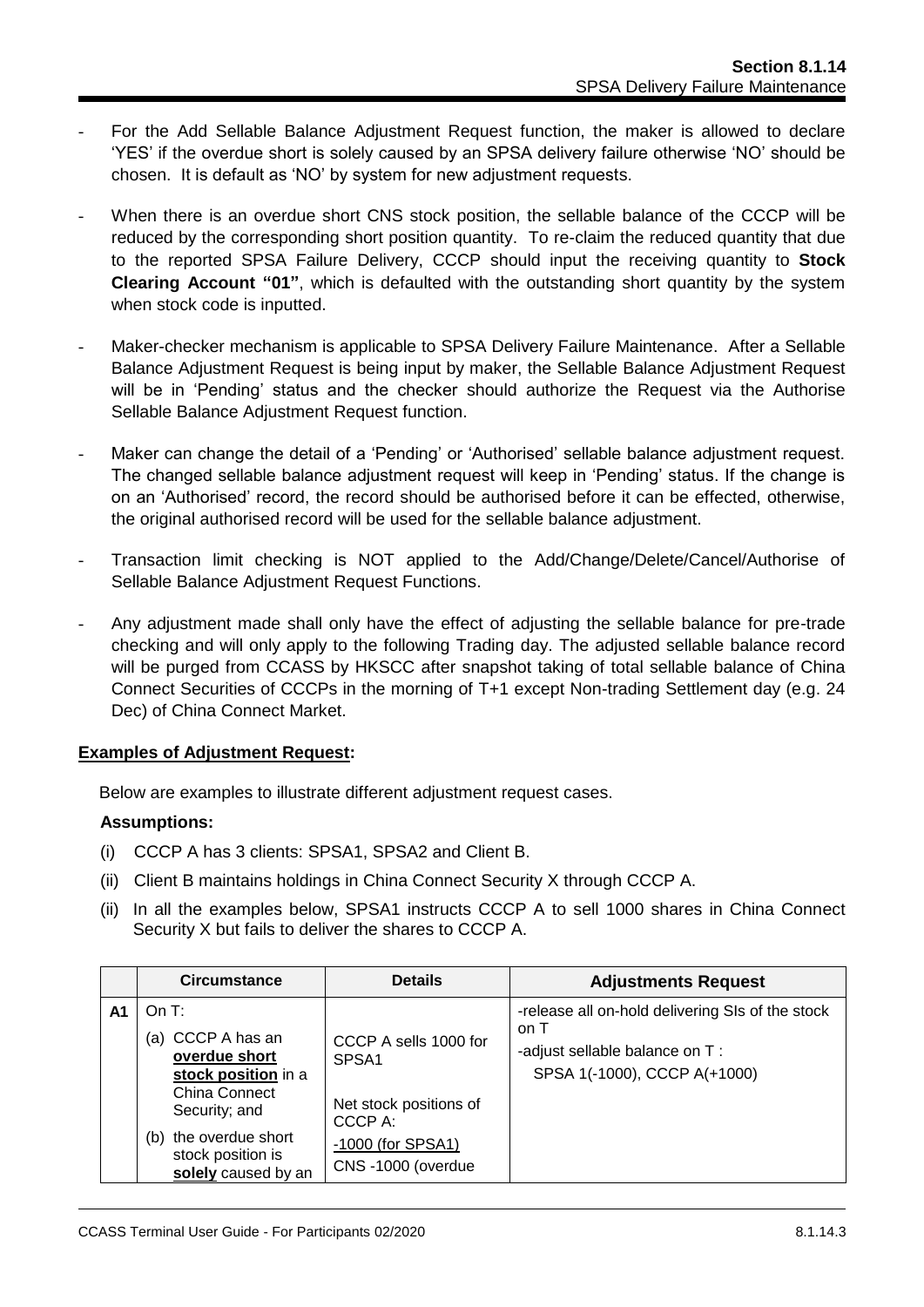## **Section 8.1.14** SPSA Delivery Failure Maintenance

|           | <b>Circumstance</b>                                                                                                                                                                                                                                                                                                                                                                                          | <b>Details</b>                                                                                                                                                                                                                                                  | <b>Adjustments Request</b>                                                                                                                                                                                                                                                                                                                                                                                                                                                                                                                                                                                                                                                                                                                                                                                  |
|-----------|--------------------------------------------------------------------------------------------------------------------------------------------------------------------------------------------------------------------------------------------------------------------------------------------------------------------------------------------------------------------------------------------------------------|-----------------------------------------------------------------------------------------------------------------------------------------------------------------------------------------------------------------------------------------------------------------|-------------------------------------------------------------------------------------------------------------------------------------------------------------------------------------------------------------------------------------------------------------------------------------------------------------------------------------------------------------------------------------------------------------------------------------------------------------------------------------------------------------------------------------------------------------------------------------------------------------------------------------------------------------------------------------------------------------------------------------------------------------------------------------------------------------|
|           | <b>SPSA Delivery</b><br>Failure of one or<br>more Selling SPSA.                                                                                                                                                                                                                                                                                                                                              | short 1000)                                                                                                                                                                                                                                                     |                                                                                                                                                                                                                                                                                                                                                                                                                                                                                                                                                                                                                                                                                                                                                                                                             |
| A2        | Same as above.                                                                                                                                                                                                                                                                                                                                                                                               | -CCCP A sells 1000 for<br>SPSA1<br>-CCCP A buys 400 for<br>SPSA <sub>2</sub><br>Net stock positions of<br>CCCP A:<br>-1000 (for SPSA1)<br>+400 (for SPSA2)<br>CNS-600 (overdue<br>short 600)                                                                    | -release all on-hold delivering SIs of the stock<br>on T<br>-adjust sellable balance on T:<br>SPSA1(-1000), CCCP A(+600)(#),<br>SPSA2(+400)<br>(#) As the overdue short position of 600 due to<br>an SPSA Delivery Failure would cause the<br>total sellable balance of other clients (if any)<br>under CCCP A to be 600 lower than their total<br>actual holding, an adjustment quantity of 600<br>is added to CCCP A's sellable balance.                                                                                                                                                                                                                                                                                                                                                                  |
| <b>B1</b> | On $T$ :<br>(a) CCCP A has an<br>overdue short<br>stock position in a<br><b>China Connect</b><br>Security; and<br>(b) the overdue short<br>stock position is in<br>part caused by an<br><b>SPSA Delivery</b><br>Failure of one or<br>more selling SPSA<br>and also in part<br>caused by CCCP's<br>failure to transfer<br>sufficient shares to<br>its Stock Clearing<br><b>Account for CNS</b><br>settlement. | -CCCP A sells 1000 for<br>SPSA1<br>-CCCP A sells 500 for<br>client B<br>Net stock positions of<br>CCCP A:<br>-1000 (for SPSA1)<br>-500 (for Client B)<br>CNS-1500 (overdue<br>short 1500)                                                                       | -adjust sellable balance on T:<br>SPSA1(-1000), CCCP A(+1000 in Stock<br>Clearing Account "01")<br>HKSCC will effect the settlement of delivering<br>SIs of the stock on T when the CCCP has<br>transferred at least 500 shares to its Stock<br>Clearing Account "01" (since the overdue short<br>stock position of 1,500 is in part due to<br>SPSA1's failed delivery of 1000 and in part<br>due to CCCP A's failure to transfer 500 shares<br>from its own stock accounts to the Stock<br>Clearing Account to settle CNS).                                                                                                                                                                                                                                                                                |
| <b>B2</b> | Same as above.                                                                                                                                                                                                                                                                                                                                                                                               | -CCCP A sells 1000 for<br>SPSA1<br>-CCCP A sells 500 for<br><b>Client B</b><br>-CCCP A buys 800 for<br>SPSA <sub>2</sub><br>Net stock positions of<br>CCCP A:<br>-1000 (for SPSA1)<br>-500 (for Client B)<br>+800 (for SPSA2)<br>CNS-700 (overdue<br>short 700) | -adjust sellable balance on T:<br>SPSA1(-1000), CCCP A(+200 in Stock<br>Clearing Account "01")(*), SPSA2(+800)<br>HKSCC will effect the settlement of delivering<br>SIs of the stock on T when the CCCP has<br>transferred no less than 500 shares to its<br>Stock Clearing Account "01" (since overdue<br>short stock position of 700 is in part due to the<br>SPSA1's failed delivery of 1,000 (800 shares<br>for SPSA2 and 200 shares for CNS<br>settlement) and in part due to CCCP A's<br>failure to transfer the 500 from its own stock<br>accounts to Stock Clearing Account to settle<br>CNS).<br>(*) As the overdue short position is 200 higher<br>due to an SPSA Delivery Failure (500 short is<br>caused by CCCP A's failure to transfer 500<br>from Client B to the Stock Clearing Account for |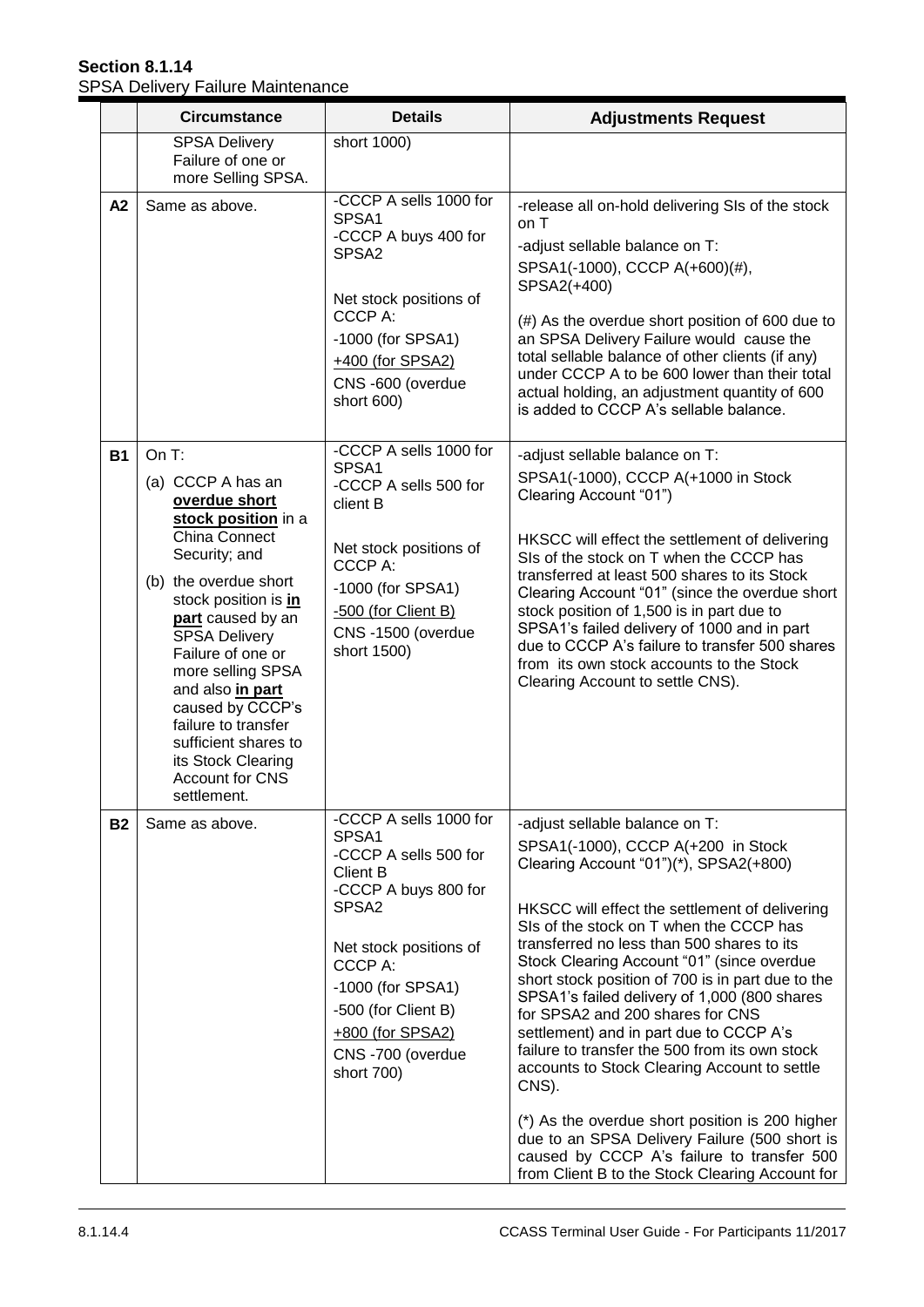|                | <b>Circumstance</b>                                                                                                                              | <b>Details</b>                                                                                                                                                                                                                                                         | <b>Adjustments Request</b>                                                                                                                                                                                                                                                                      |
|----------------|--------------------------------------------------------------------------------------------------------------------------------------------------|------------------------------------------------------------------------------------------------------------------------------------------------------------------------------------------------------------------------------------------------------------------------|-------------------------------------------------------------------------------------------------------------------------------------------------------------------------------------------------------------------------------------------------------------------------------------------------|
|                |                                                                                                                                                  |                                                                                                                                                                                                                                                                        | CNS settlement), therefore an adjustment<br>quantity of 200 is added to CCCP A's sellable<br>balance.                                                                                                                                                                                           |
| C <sub>1</sub> | On $T$ :<br>(a) CCCP A has a long<br>stock position or a<br>nil stock position<br>in a China Connect<br>Security; and<br>an SPSA Delivery<br>(b) | -CCCP A sells 1000 for<br>SPSA <sub>1</sub><br>-CCCP A buys 2000 for<br><b>Client B</b><br>Net stock positions of                                                                                                                                                      | -adjust sellable balance on T:<br>SPSA1(-1000), CCCP A(+1000)                                                                                                                                                                                                                                   |
|                | Failure of one or<br>more Selling SPSA<br>has occurred.                                                                                          | CCCP A:<br>-1000 (for SPSA1)<br>+2000 (for Client B)<br>CNS +1000 (receives<br>1000 from CNS)                                                                                                                                                                          |                                                                                                                                                                                                                                                                                                 |
| C <sub>2</sub> | Same as above.                                                                                                                                   | -CCCP A sells 1000 for<br>SPSA1<br>-CCCP A sells 500 for<br><b>Client B</b><br>-CCCP A buys 2000 for<br>SPSA <sub>2</sub><br>Net stock positions of<br>CCCP A:<br>-1000 (for SPSA1)<br>-500 (for Client B)<br>+2000 (for SPSA2)<br>CNS +500 (receives<br>500 from CNS) | -release SI (T+0): N/A (since it is a net long)<br>-adjust sellable balance on T:<br>SPSA1(-1000), SPSA2(+1000)(#)<br>(#) As SPSA2 would receive from CCCP A<br>500 (as a result of Client B's delivery) and<br>another 500 (from CNS) on T, an adjustment<br>amount of 1000 is added to SPSA2. |

The access paths for the maintenance function of Sellable Balance Adjustment Request are:



**SPSA DELIVERY FAILURE MAINTENANCE – Sample Screen:**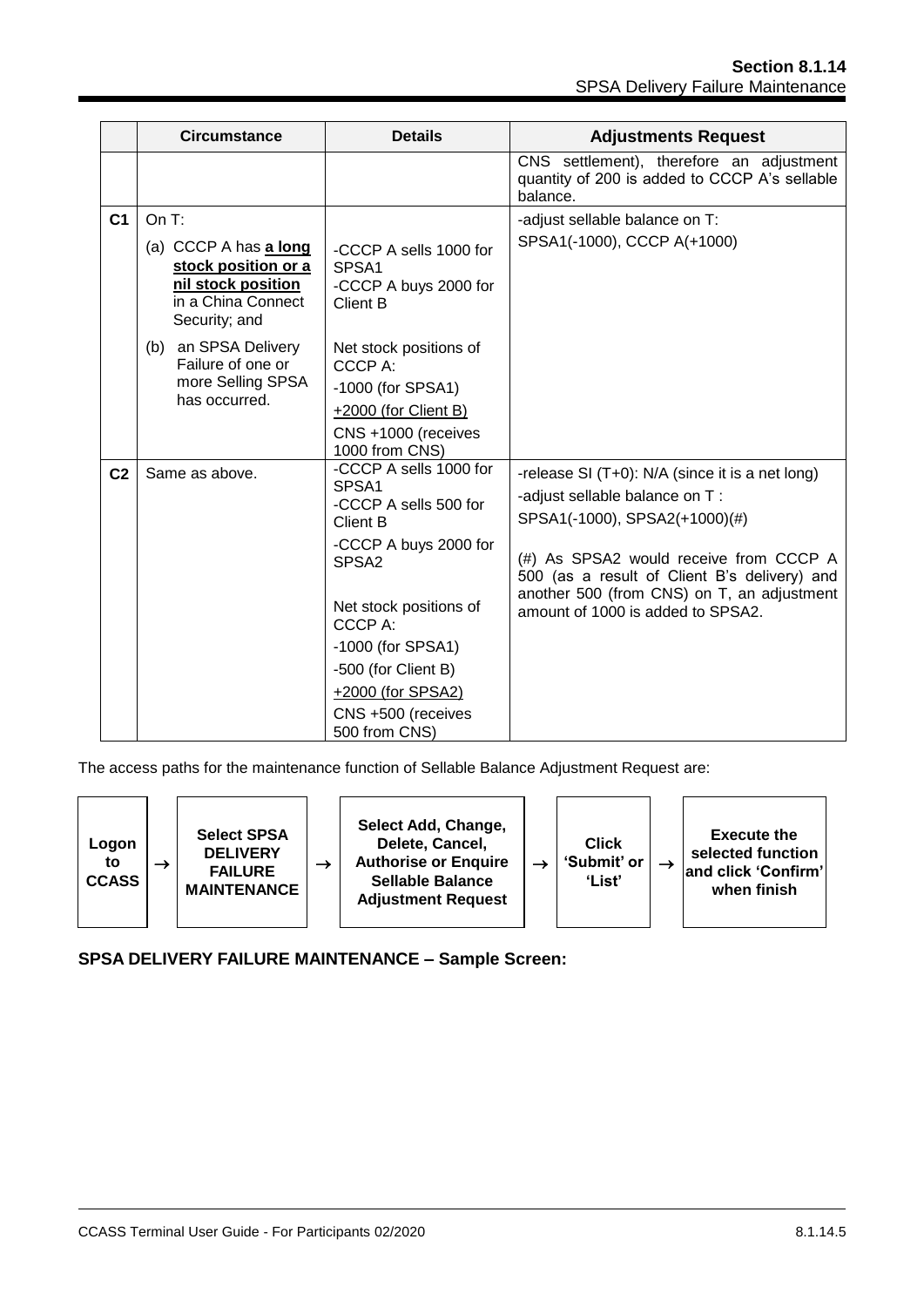#### **Section 8.1.14** SPSA Delivery Failure Maintenance

|                                                                                                                                                                                                                                                              | <b>SPSA Delivery Failure Maintenance</b>                                       | Site Map<br>Announcement Information  | Broadcast Message<br><b>Change Password</b> | Report Download<br>Print<br>Logout | B00000101.<br>SPJA 01.<br>14-Oct-15 19:18. |
|--------------------------------------------------------------------------------------------------------------------------------------------------------------------------------------------------------------------------------------------------------------|--------------------------------------------------------------------------------|---------------------------------------|---------------------------------------------|------------------------------------|--------------------------------------------|
|                                                                                                                                                                                                                                                              | Add Sellable Balance Adjustment Request Detail                                 |                                       |                                             |                                    |                                            |
| ISIN or Stock Code :                                                                                                                                                                                                                                         |                                                                                |                                       |                                             | 90031 SANY-A                       |                                            |
| <b>Outstanding Short CNS Position Quantity:</b>                                                                                                                                                                                                              |                                                                                |                                       |                                             | $-1,000$                           |                                            |
|                                                                                                                                                                                                                                                              | Declare if CCCP's overdue short is solely caused by SPSA delivery failure :    |                                       |                                             | O Yes No                           |                                            |
| <b>Details of SPSA Delivery Failure</b>                                                                                                                                                                                                                      |                                                                                |                                       |                                             |                                    |                                            |
| SPSA ID:                                                                                                                                                                                                                                                     | 999999                                                                         | <b>Failed Delivery Quantity:</b>      | 2000                                        |                                    |                                            |
| SPSA ID:                                                                                                                                                                                                                                                     |                                                                                | <b>Failed Delivery Quantity:</b>      |                                             |                                    |                                            |
| SPSA ID:                                                                                                                                                                                                                                                     |                                                                                | <b>Failed Delivery Quantity:</b>      |                                             |                                    |                                            |
| SPSA ID:                                                                                                                                                                                                                                                     |                                                                                | <b>Failed Delivery Quantity:</b>      |                                             |                                    |                                            |
| SPSA ID:                                                                                                                                                                                                                                                     |                                                                                | <b>Failed Delivery Quantity:</b>      |                                             |                                    |                                            |
| SPSA ID:                                                                                                                                                                                                                                                     |                                                                                | <b>Failed Delivery Quantity:</b>      |                                             |                                    |                                            |
| SPSA ID:                                                                                                                                                                                                                                                     |                                                                                | <b>Failed Delivery Quantity:</b>      |                                             |                                    |                                            |
| SPSA ID:                                                                                                                                                                                                                                                     |                                                                                | <b>Failed Delivery Quantity:</b>      |                                             |                                    |                                            |
| <b>SPSAID:</b>                                                                                                                                                                                                                                               |                                                                                | <b>Failed Delivery Quantity:</b>      |                                             |                                    |                                            |
| <b>SPSAID:</b>                                                                                                                                                                                                                                               |                                                                                | <b>Failed Delivery Quantity:</b>      |                                             |                                    |                                            |
| Add more records                                                                                                                                                                                                                                             |                                                                                |                                       |                                             |                                    |                                            |
|                                                                                                                                                                                                                                                              | Details of SPSA delivery failure to the affected buying SPSA clients           |                                       |                                             |                                    |                                            |
| <b>SPSAID:</b>                                                                                                                                                                                                                                               | 888888                                                                         | <b>Failed Delivery Quantity:</b>      | 1000                                        |                                    |                                            |
| SPSA ID:                                                                                                                                                                                                                                                     |                                                                                | <b>Failed Delivery Quantity:</b>      |                                             |                                    |                                            |
|                                                                                                                                                                                                                                                              |                                                                                |                                       |                                             |                                    |                                            |
| SPSA ID:                                                                                                                                                                                                                                                     |                                                                                | <b>Failed Delivery Quantity:</b>      |                                             |                                    |                                            |
| ×                                                                                                                                                                                                                                                            |                                                                                | <b>Failed Delivery Quantity:</b><br>щ |                                             |                                    |                                            |
|                                                                                                                                                                                                                                                              | Details of SPSA delivery failure to the affected buying SPSA cirents<br>888888 | <b>Failed Delivery Quantity:</b>      | 1000                                        |                                    |                                            |
|                                                                                                                                                                                                                                                              |                                                                                | <b>Failed Delivery Quantity:</b>      |                                             |                                    |                                            |
|                                                                                                                                                                                                                                                              |                                                                                | <b>Failed Delivery Quantity:</b>      |                                             |                                    |                                            |
|                                                                                                                                                                                                                                                              |                                                                                | <b>Failed Delivery Quantity:</b>      |                                             |                                    |                                            |
|                                                                                                                                                                                                                                                              |                                                                                | <b>Failed Delivery Quantity:</b>      |                                             |                                    |                                            |
|                                                                                                                                                                                                                                                              |                                                                                | <b>Failed Delivery Quantity:</b>      |                                             |                                    |                                            |
|                                                                                                                                                                                                                                                              |                                                                                | <b>Failed Delivery Quantity:</b>      |                                             |                                    |                                            |
|                                                                                                                                                                                                                                                              |                                                                                | <b>Failed Delivery Quantity:</b>      |                                             |                                    |                                            |
|                                                                                                                                                                                                                                                              |                                                                                | <b>Failed Delivery Quantity:</b>      |                                             |                                    |                                            |
| Add more records                                                                                                                                                                                                                                             |                                                                                | <b>Failed Delivery Quantity:</b>      |                                             |                                    |                                            |
|                                                                                                                                                                                                                                                              | Details of SPSA delivery failure to the affected DCP/GCP clients               |                                       |                                             |                                    |                                            |
|                                                                                                                                                                                                                                                              | 1                                                                              | <b>Failed Delivery Quantity:</b>      | 1000                                        |                                    |                                            |
|                                                                                                                                                                                                                                                              |                                                                                | <b>Failed Delivery Quantity:</b>      |                                             |                                    |                                            |
|                                                                                                                                                                                                                                                              |                                                                                | <b>Failed Delivery Quantity:</b>      |                                             |                                    |                                            |
| SPSA ID:<br><b>SPSAID:</b><br>SPSA ID:<br>SPSA ID:<br>SPSA ID:<br><b>SPSAID:</b><br>SPSA ID:<br>SPSA ID:<br><b>SPSAID:</b><br>SPSA ID:<br><b>SPSAID:</b><br><b>Stock Account:</b><br><b>Stock Account:</b><br><b>Stock Account:</b><br><b>Stock Account:</b> |                                                                                | <b>Failed Delivery Quantity:</b>      |                                             |                                    |                                            |

Add Refresh

### **DESCRIPTION OF FIELDS:**

| <b>Field</b>                                                                           | <b>Description/Format</b>                                                                                                                                                                                         |
|----------------------------------------------------------------------------------------|-------------------------------------------------------------------------------------------------------------------------------------------------------------------------------------------------------------------|
| <b>ISIN or Stock Code</b>                                                              | - input the ISIN / stock code at prompt screen as a selection criterion.<br>- can obtain the ISIN or stock code from the hyperlink of 'Enquire Stock<br>List'.<br>- stock code must has SPSA sell trade on T day. |
| <b>Outstanding Short CNS</b><br><b>Position Quantity</b>                               | Total CNS outstanding short quantity of the CCASS participant of the<br>inputted stock code. This includes O/S short quantity of SETTLEMENT<br>$date = current day.$                                              |
| Declare if CCCP's overdue<br>short is solely caused by<br><b>SPSA Delivery Failure</b> | Radio button for Add/ Change of Sellable Balance Adjustment Request<br>- 'Yes' for release all the SI on-hold by system due to outstanding CNS<br>short position<br>- 'No' - CCASS default option                 |